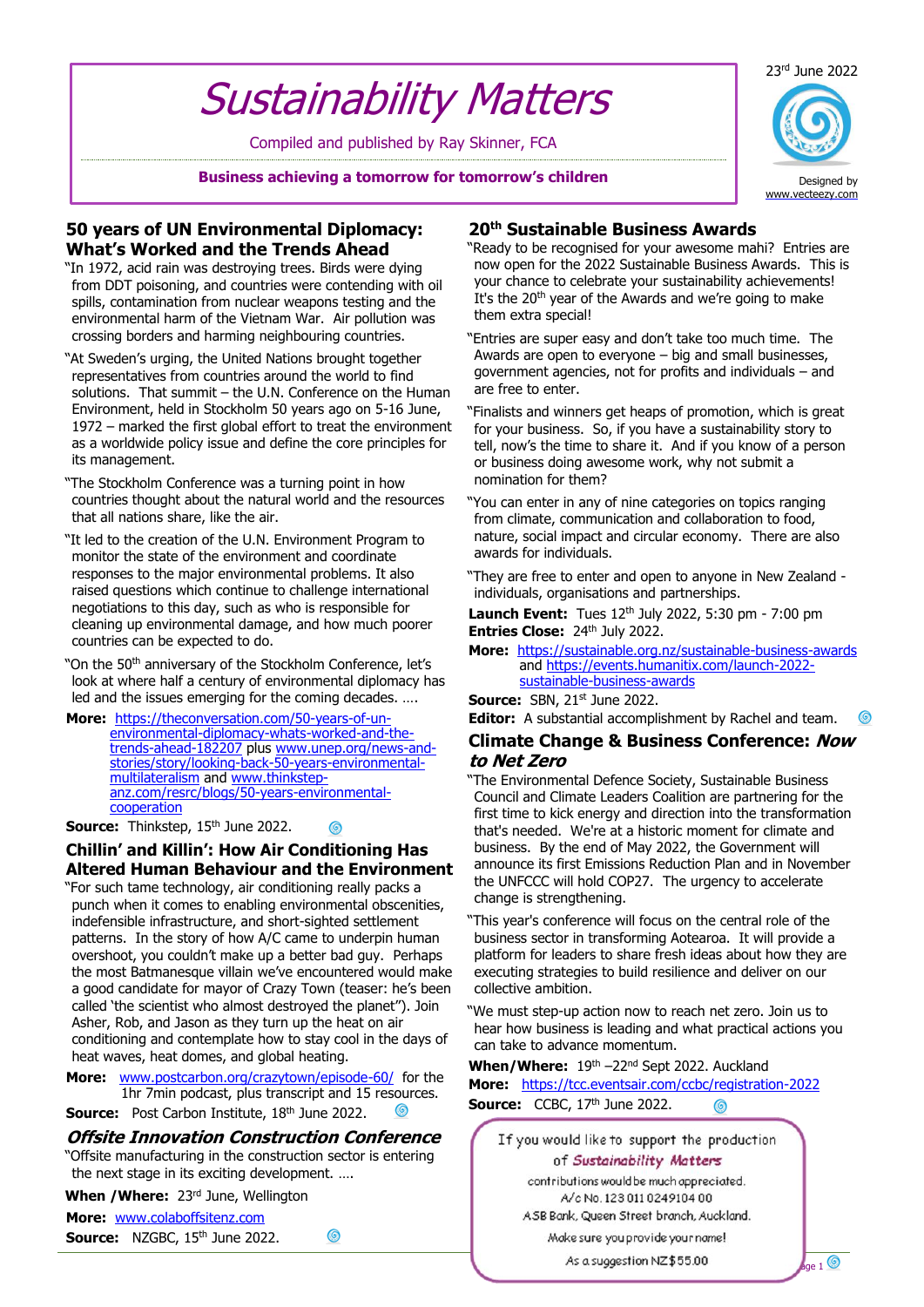## **Climate Summit Ends in 'Unconscionable' Failure as Rich Nations Turn Backs on Poorest**

- "As international delegates left Germany Friday [17<sup>th</sup> June] following the Bonn Climate Change Conference, climate campaigners called the talks, which lasted 10 days this month, an 'utter failure' for neglecting to establish plans to support the Global South in adapting to the planetary crisis months after developing countries demanded aid at the United Nations Climate Change Conference in Scotland.
- "It is unconscionable developed countries continue to kick the issue of financing for loss and damage down the road – first COP26, now Bonn', said Jeni Miller, executive director of the Global Climate and Health Alliance, referring to the impacts of the climate crisis which developing nations have already suffered and demanding that the issue get badly-needed attention at upcoming talks.
- "Such financing would enable countries to deal with the impacts on their people's lives and livelihoods, homes and health systems, and must be a core component of the COP27 agenda', Miller added ….
- "Deepening campaigners' anger was the fact European countries present at the Bonn conference are currently boosting fossil fuel imports to replace the gas shipments they previously received from Russia, which were largely discontinued after Russian President Vladimir Putin invaded Ukraine earlier this year.
- "The E.U. completely misses the point of what it is to be a climate leader', said Chiara Martinelli, director of Climate Action Network Europe. 'European countries also urgently need to massively ramp up their climate and energy targets, rather than displace oil and gas from Russia with those from developing countries, further locking them into fossil fuels. That's what climate leaders should do.'
- "Focusing on sourcing new fossil fuels from overseas while 'consistently' blocking discussions about loss and damage financing in Bonn 'exposed [the E.U.'s] hypocritical stance', said Harjeet Singh, the group's senior climate impacts advisor. …
- **More:** [www.commondreams.org/news/2022/06/17/climate](http://www.commondreams.org/news/2022/06/17/climate-summit-ends-unconscionable-failure-rich-nations-turn-backs-poorest)[summit-ends-unconscionable-failure-rich-nations-turn](http://www.commondreams.org/news/2022/06/17/climate-summit-ends-unconscionable-failure-rich-nations-turn-backs-poorest)[backs-poorest](http://www.commondreams.org/news/2022/06/17/climate-summit-ends-unconscionable-failure-rich-nations-turn-backs-poorest)

ര

◎

#### **Source:** *OD Action News*, 19<sup>th</sup> June 2022.

# **Losing Our Cool: Uncomfortable Truths about Our Air-Conditioned World (and Finding New Ways to Get Through the Summer)**

- "Losing our Cool shows how indoor climate control is colliding with an out-of-control outdoor climate. In America, energy consumed by home air-conditioning, and the resulting greenhouse emissions, have doubled in just over a decade, and energy to cool retail stores has risen by two-thirds. Now the entire affluent world is adopting the technology. As the biggest economic crisis in eighty years rolls across the globe, financial concerns threaten to shove ecological crises into the background. ….
- "While the book proves the planet's atmosphere cannot sustain even our current use of air-conditioning, it also makes a much more positive argument which loosening our attachment to refrigerated air could bring benefits to humans and the planet that go well beyond averting a climate crisis. Though it saves lives in heat waves, air-conditioning may also be altering our bodies' sensitivity to heat; our rates of infection, allergy, asthma, and obesity; and even our sex drive. ….

**More:** [www.goodreads.com/en/book/show/7865235-losing](http://www.goodreads.com/en/book/show/7865235-losing-our-cool)[our-cool](http://www.goodreads.com/en/book/show/7865235-losing-our-cool) 255pages, published 2010

**Source:** Post Carbon Institute, 18<sup>th</sup> June 2022.

## **Is Less Plastic Always Better for the Environment?**

- "For years, eco-conscious consumers have been calling for manufacturers to ditch single-use plastic packaging and replace it with environmentally friendly alternatives.
- "When Toby Green bought Wellington-based dip manufacturer Elysian Foods in 2017, one of the first things he wanted to do was reduce the amount of plastic waste the company was dumping on the world. He extensively researched which alternatives there were for his dips, only to discover ditching plastic wasn't quite as clear-cut as he had imagined.
- "We don't normally write stories from the perspective of manufacturers, but following the journey of a small business trying to do the right thing by both its customers and Mother Earth piqued our interest. And what we uncovered raised a question we never thought we'd be asking: Is less plastic really better for the environment? The answer seems obvious. Plastic = bad … right? Well, turns out it's just not that simple. .…. [A lengthy in-depth, non-technical article.]
- **More:** [www.consumer.org.nz/articles/is-less-plastic-always](http://www.consumer.org.nz/articles/is-less-plastic-always-better-for-the-environment)[better-for-the-environment](http://www.consumer.org.nz/articles/is-less-plastic-always-better-for-the-environment)

**Source:** Consumer, 18<sup>th</sup> June 2022. 6

### **saveBOARD Packaging Waste to Construction Board Plant Officially Opens**

- "The Te Rapa factory of New Zealand company saveBOARD, which converts packaging waste into environmentally sustainable construction boards, was officially opened today  $[14<sup>th</sup>$  June] ....
- "Mayor Southgate said she was delighted Hamilton had been chosen as the base for an innovative technology which addressed both an environmental issue by reducing waste to landfill and a building supply issue by turning that waste into a certified, safe and low carbon construction board.
- "Dr Sharma said by producing building materials in New Zealand the saveBOARD plant would improve supply chain resilience while providing local employment and helping to reduce carbon emissions.
- "saveBOARD Co-Founder and Chief Executive Officer Paul Charteris said the factory started producing saleable product on  $21^{st}$  November 2021 and since  $10^{th}$  January it has been operating 24 hours a day, three days a week producing 400 boards a day diverting up to 4,000 tonnes of waste from landfill annually. The company plans to ramp the factory up to six days/week as demand increases. ….
- "Mr Charteris said New Zealand builders can now replace plywood, particle board and plaster board, with saveBOARD's low carbon, environmentally sustainable construction boards made from packaging waste such as used beverage cartons, soft plastics and coffee cups. …..
- **More:** [www.scoop.co.nz/stories/BU2206/S00224/saveboard](http://www.scoop.co.nz/stories/BU2206/S00224/saveboard-packaging-waste-to-construction-board-plant-officially-opens-in-te-rapa.htm)[packaging-waste-to-construction-board-plant-officially](http://www.scoop.co.nz/stories/BU2206/S00224/saveboard-packaging-waste-to-construction-board-plant-officially-opens-in-te-rapa.htm)[opens-in-te-rapa.htm](http://www.scoop.co.nz/stories/BU2206/S00224/saveboard-packaging-waste-to-construction-board-plant-officially-opens-in-te-rapa.htm) plus <https://archipro.co.nz/professional/saveboard>

**Source:** Tim Marshall, Wright Communications, 14<sup>th</sup> June.

#### **New Efforts to Counter Illegal Timber Trade**

"New Zealand is committing to trade only in legally harvested timber with the Forests (Legal Harvest Assurance) Amendment Bill introduced to Parliament 18th May."Under the Bill, timber harvested in New Zealand and overseas, and used in products made here or imported, will have to be verified as being legally harvested. …

**More:** [https://petition.act.greenpeace.org.nz/forests](https://petition.act.greenpeace.org.nz/forests-deforestation-free-law)[deforestation-free-law](https://petition.act.greenpeace.org.nz/forests-deforestation-free-law) plus [www.forest-trends.org/fptf](http://www.forest-trends.org/fptf-idat-home-2/)[idat-home-2/](http://www.forest-trends.org/fptf-idat-home-2/) and [www.beehive.govt.nz/release/new](http://www.beehive.govt.nz/release/new-efforts-counter-illegal-timber-trade)[efforts-counter-illegal-timber-trade](http://www.beehive.govt.nz/release/new-efforts-counter-illegal-timber-trade)

**Source:** Greenpeace, 21st June 2022.  ෧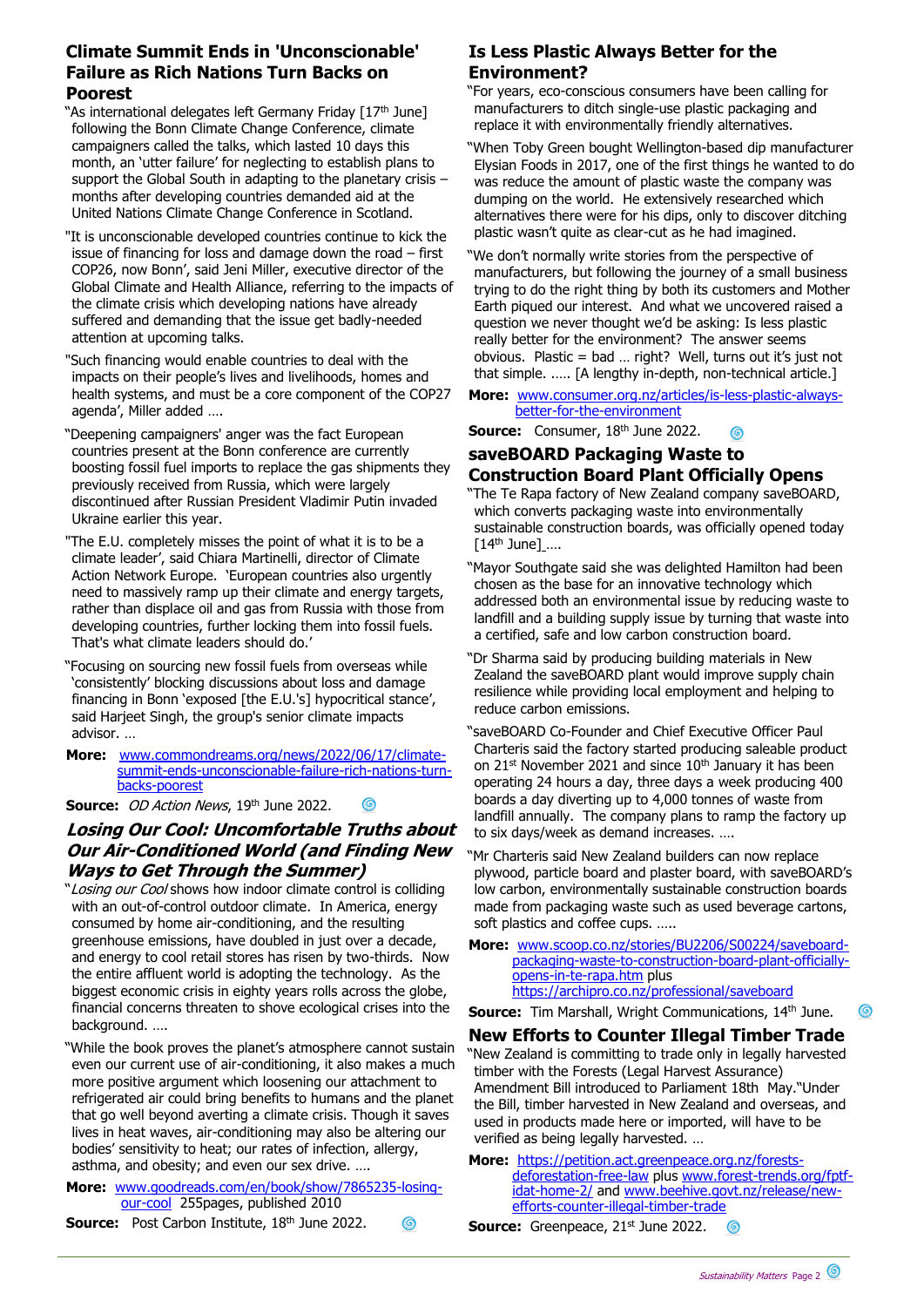### **CarbonEES Rounds-up More Excellent Material**

"We start this week with a couple of impactful comments from the UN Chief. First, that fossil fuels are a dead end, and subsidies of these are a scandal. He also comments to the young that they should be thinking seriously about the environmental conscience of businesses they are considering working for. Two very big statements that would not have been made in the not so distant past – the mindset out there is changing.

"With a social outlook aspect to our newsletter this week, we look at how top scientists keep an optimistic viewpoint, and then at how Jo(e) average could try understanding the human ability to wipe species out, and how this could be minimised by eating more pests. The increased prevalence of carbon footprint info on product labels helps us all become more aware and buy greener. And behaviour of populations with low water supplies is changing – maybe you don't need a precisely manicured lawn, some native vegetation may survive better and look just as stunning in its own way, as some California residents have found. Their governing bodies are pleased with the way peoples' mindsets are changing so water use is being considered.

"In the UK there is a lot of awareness in communities around how to improve the natural areas they have, and many solutions are being implemented. But in Scotland, rewilding has rapidly become a solution, but not without its problems. Is "Stratigraphic signs point to a recent shift from a relatively this the best way to get nature back on track? And palm oil is also a fantastic product in many ways, but maybe not so much if it uses land that is better used, or kept, for other less destructive ventures?

"We end with a very in-depth article from Stuff this last weekend around the Lake Onslow proposition – a massive water battery that could solve New Zealand's energy requirements… but at what cost? Now read the articles.

**More:** [www.carbonees.com/single-post/snippets-for-9-june-](http://www.carbonees.com/single-post/snippets-for-9-june-2022)[2022](http://www.carbonees.com/single-post/snippets-for-9-june-2022)

Source: ... SnippETS, 9<sup>th</sup> June 2022. 0

#### **Shareholder Community**

"Our [ACCR] shareholder community is made up of hundreds of passionate shareholders, who hold shares in a variety of companies. This allows us, at ACCR, to be ready to file resolutions with multiple companies across the ASX, as needed, and it gives our ACCR team the ability to engage with "A key question of the Anthropocene is one of degree versus large companies and investors.

"We make it easy to participate and have recently redesigned our shareholder hub – allowing shareholders to register with us and update holdings in just a few minutes. You can check out the hub (and sign up) here:<https://hub.accr.org.au/>

"Rosi, part of our shareholder community, said this about the new systems: 'A big thank you for designing a quick, clear, easy way of signing up and adding shares and shareholding entities. In the current climate of often time-wasting, frustrating technologies, I congratulate you.'

"We've also recently updated our agency agreement. Our agency agreement is the agreement shareholders make with ACCR to come together with us to prepare and put resolutions to companies in the lead up to AGMs. We are really happy to see almost 70% of our community have signed the new agreement. If you have not, please do, we need you!\*

"Shareholders are critical to all of our work and we are always looking for more people who hold shares and want to join with us. Spread the word by sharing the hub with others.

\*If you are connected to us via a financial advisor who does this work for you  $-$  your agreement and holdings will be updated by them.

 $\circledcirc$ 

**More:** <https://hub.accr.org.au/> **Source:** ACCR, 11<sup>th</sup> June 2022.

## **New Zealand Electro Mobility Summit**

"The New Zealand Electro Mobility Summit will explore the growing role of EVs, e-mobility and other lower emissions fuel technologies in supporting the delivery of transport, logistics and fleet decarbonisation. The summit will examine recent and upcoming government policies such as the Clean Car Discount, new vehicles coming into Aotearoa and how our behaviour must adapt if we are going to get the most out of electric vehicles.

**When/Where:**  $11<sup>th</sup> - 12<sup>th</sup>$  August, Auckland

**More:** [www.brightstar.co.nz/events/new-zealand-electro](http://www.brightstar.co.nz/events/new-zealand-electro-mobility-summit)[mobility-summit](http://www.brightstar.co.nz/events/new-zealand-electro-mobility-summit)

**Source:** Brightstar snail mail early June 2022

**Editor:** Includes some discussion about use of hydrogen.

ര

#### **The Age of Acceleration**

"Humans have long shaped the state of the planet. The question is: are we hurtling toward an ecological future that's completely new?

"Wherever you train your attention for long enough, boundaries dissolve. And yet, if we define, as Earth systems scientists do, geological eras as stretches of time whose material markers trace through lake sediment and rock, then perhaps we can use these boundaries to help us make meaning of the mess we're in.

stable planetary state (the Holocene) to one marked by increasing and accelerating instability (the Anthropocene), starting around 1950. Around this hinge point, there was a surge in both human and Earth systems indicators, from human population and financialisation to levels of greenhouse gases and radionuclides. As Will Steffen and others have shown, toward the end of the century these indicators sharply accelerate: Atmospheric levels of carbon dioxide, nitrous oxide, and methane. Real GDP, urban population, foreign direct investment, water use, energy use, telecommunications, and international tourism. Surface temperature, ocean acidification, marine fish capture, shrimp aquaculture, terrestrial biosphere degradation, tropical forest loss. To peruse the catalogue of graphs spiking skyward is sobering. Because it's not just how much, but how fast. Known as the Great Acceleration, the staggering rates of change are almost unprecedented.

kind. Are humans doing as we have always done – changing and being changed by our environment(s) – or is this terrifying acceleration something new? Humans and our systems have always shaped and been shaped by the environment, and large-scale impacts of human activities began earlier than many people might suspect. Long before fossil fuel capitalism, the seafaring Polynesians who settled New Zealand brought with them agricultural land-burning practices that which led to deforestation and created soot which spread widely across the Southern Hemisphere, altering the atmosphere and perhaps fertilising the nutrient-limited Southern Ocean. Three centuries later, …..

#### **More:** [https://orionmagazine.org/article/age-of-acceleration](https://orionmagazine.org/article/age-of-acceleration-climate-change-essay/)[climate-change-essay/](https://orionmagazine.org/article/age-of-acceleration-climate-change-essay/)

**Source:** Orion, 10<sup>th</sup> June 2022.

**Editor:** Interesting the reference to NZ and the perceived impact of what occurred there around 1200AD.

# **The Case of the Vanishing Cafeteria Tray**

Cafeteria food trays are going out of use, reducing food purchased, food waste and washing/cleaning costs and eliminating cost of purchasing the trays. [Needed for disabled.]

**More:** [https://reasonstobecheerful.world/trayless-dining](https://reasonstobecheerful.world/trayless-dining-university-food-waste-solution/)[university-food-waste-solution/](https://reasonstobecheerful.world/trayless-dining-university-food-waste-solution/)

**Source:** Reasons to be Cheerful, 15<sup>th</sup> June 2022 **Editor:** Can be used as works of art – see pic. <u>(၅</u> ര